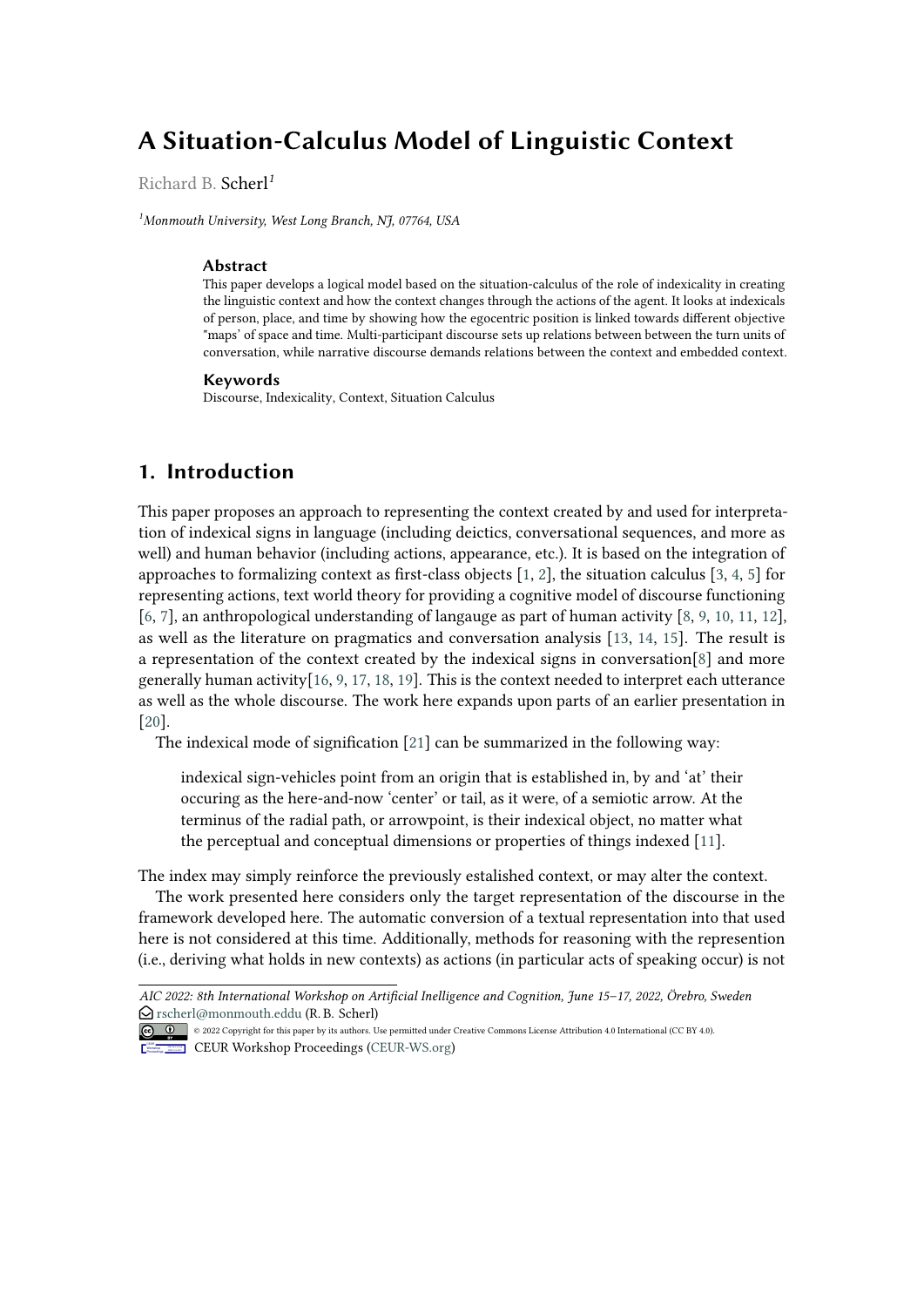considered. But the reason for utilizing a representation language based on the situation calculus is to make use of the relative large body of literature on automatically deriving conclusions from a set of expressions in the situation calculus.

The representation language based on the situation calculus is described in Section [2.](#page-1-0) Section [3](#page-2-0) discusses the analysis of deictic expressions in natural language. The default egocentric use of these expressions is illustrated in Section [4.](#page-3-0) An example of narrative discourse is given in Section [5](#page-3-1) and an example of conversational discourse is given in Section [6.](#page-5-0) Finally, in Section [7](#page-6-0) the work is briefly summarized and future work is discussed.

# <span id="page-1-0"></span>**2. The Representation**

Following McCarthy and Buvač<sup>[[1\]](#page-7-0)</sup>, contexts are *terms*. To state that a proposition  $p$  is true in context c, we write  $IST(c, p)$  meaning that p is true in the context c. Hence, predicates or fluents (predicates that change truth values from situation to situation) are reified (i.e., are terms). We have the capability to represent (and ultimately reason about) the characteristics of contexts/situations. Speaking situations will generally have a speaker, a hearer, a time, a place and other features. For example,  $s$ PEAKER $(c) = P_1$ , TIME $(c) = "4:00PM"$ , HEARER $(c) = P_2$ ,  $\text{pLACE}(c) = "New Jersey"$ . We can allow multiple values by using predicate notation such as HEARERS( $c$ ,  $P_3$ ), HEARERS( $c$ ,  $P_4$ ). This is often more convenient than using IST, but something like  $\text{TIME}(c) = "4 : 00PM"$  is equivalent to  $\text{IST}(c, \text{TIME} = "4 : 00PM")$ .

The situation calculus (following the presentation in [\[22\]](#page-8-1)) is a first-order language for representing dynamically changing worlds in which all of the changes are the result of named *actions* performed by some agent. Here, we merge contexts and states. There is no difference. If  $\alpha$  is an action and s a situation or context, the result of performing  $\alpha$  in s is represented by  $\text{do}(\alpha, s)$ . The constant  $c_0$  is used to denote the initial situation or context. Relations whose truth values vary from situation to situation are called *fluents*. Here, following the work on context, they are reified and represented as terms. Although the use of reified fluents in the situation calculus is less common (than the alternative approach of using predicate symbols with a situation argument), it has been used and has been shown to be more expressive [\[23\]](#page-8-2). So here the practice in the literature on contexts is followed. For example,  $\text{IST}(c, \text{BROKEN (OBJ}_1))$ means that object  $\text{obj}_1$  is broken in situation  $c$ . Use of the situation calculus allows one to represent the effect of the different actions on the relevant fluents[\[3,](#page-7-2) [4,](#page-7-3) [5\]](#page-7-4).

It is necessary to provide for all actions, action pre-condtion axioms, positive-effect axioms, and negative-effect axioms. These axioms are compiled into successor-state axioms that specify completely the truth of fluents in a situation/context in terms of the the truth of those fluents in the preceding situation and the action that was performed to get to the current situation/context. Where convenient, an abbreviation for a sequence of actions is used. For example, instead of  $\text{do}(act_3, \text{do}(act_2, \text{do}(act_1, c))),$  an alternative is  $\text{DO}([act_1, act_2, act_3], c).$ 

The special predicate CONTEXTCREATION( $t, c_1, c_2$ ) captures the world creation notion of text world theory[\[6,](#page-7-5) [7\]](#page-7-6). So, context  $c_2$  is created within context  $c_1$ . The t represents the type of creation. This can be "narrative" or "cognitive" or "epistemic", or "intentional, or "hypothetical". Worlds in the sense of text world theory are represented by contexts. Another type of context is called a frame [\[24\]](#page-8-3) to indicate that it is less fully specified than a context and provides directions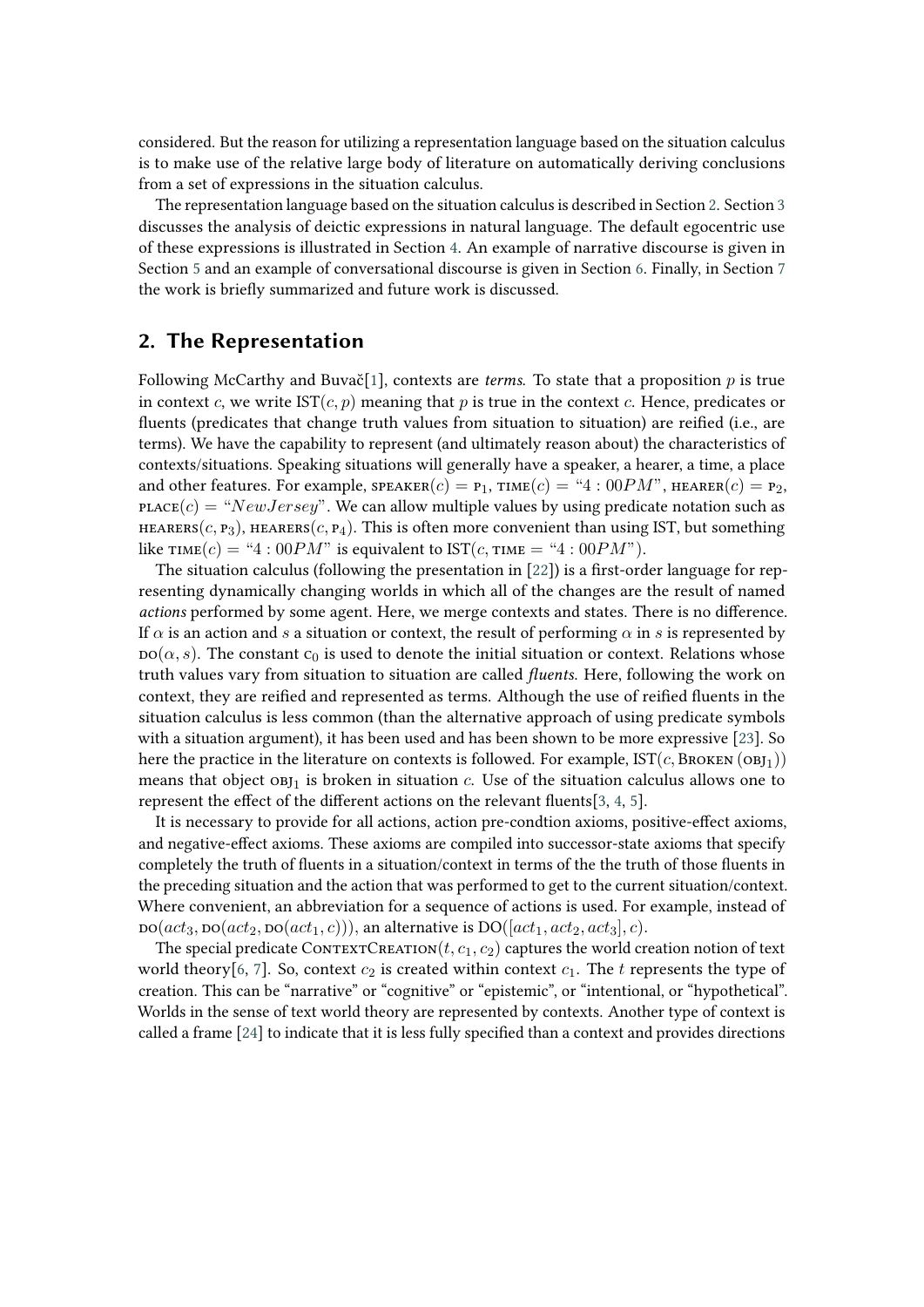for reference. Examples are "spatial" and "temporal" frames.

The special predicate REFERS(s, o) is used to indicate that the stretch of speech s refers to object  $o$ . This is an initial approximation of reference having occurred and a more fine grained analysis is planned for the future given the complexity of the notion [\[25,](#page-8-4) [9,](#page-7-8) [11,](#page-7-10) [12\]](#page-7-11). The predicate ARROW(s,  $target, type$ ) is used to indicate that s (could be a linguistic element) indexically points to the *target* with an indexical relationship of the type *type*. The role of *target* and *type* will become clear with later examples.

Speaking can be represented as with any other action. Certainly in general acts of speaking occur with other actions. We represent acts of speaking as  $\text{po}(speak(p_i, utt_i, props, s))$ . Here the  $p_i$  is the speaker of the utterance,  $utt_i$  is the transcription of the utterance, and *props* constitute salient properties of the utterance. These ideally would be automatically extracted from the text of this utterance and others, but for the time being are manually placed in the list *props*.

# <span id="page-2-0"></span>**3. Deictic Expressions**

Deictics are in the terminology of Jakobson[\[8\]](#page-7-7), analyzed as *shifters*. These are elements of the linguistic code (C), the general meaning of which cannot be defined without reference to the message (M), hence, C/M. The message is being spoken by a particular person, at a particular time, at a particular place and in the context of previous and following speech and actions. All of this is located in the context (world/situation) of the representation developed here.

Jakobson distinguishes between the narrated event (symbolized as  $E<sup>n</sup>$ ), the speech event  $E^s$ , a participant of the narrated event  $P^n$ , and a participant of the speech event  $P^s$ . In the representation developed here,  $E^s$  is the context created by the action of speaking, while  $E^n$ is the context (text world) created by the speech. It is in this context that the actions being talked about actually occur. The participants of the speech event  $P^s$  are people who exist in the context in which speaking takes place, while the participants of the narrated event  $E^n$  are people who exist in the narrated context, created as a new context within the context in which speech takes place.

Person deixis  $P^n/P^s$  relates the participants of the narrated event to those of the speech event. The use of the first-person (*I* in English) signals that the participant in the narrated event is identical to the speaker of the speech event. Therefore the first argument to the action speak is identical to the person denoted by *I* in the context related by the world creation predicate. The second-person (*you* in English) signals the identity of a participant in the speech event with the hearer in the speaking context.

Tense, symbolized as  $E^n/E^s$  relates the time of occurrence of the narrated event to that of the speech event. The present tense may indicate that the speaking occurs at the same time, while the future tense may indicate that the narrated event occurs later than the speech event. The use of tense (along with aspect) in English and in the languages of the world is complex [\[26,](#page-8-5) [27,](#page-8-6) [7\]](#page-7-6). Handling the complexity is beyond the scope of this paper, but part of the larger project.

Mood, symbolized as  $P^n E^n / P^n$  "characterizes the relation between the narrated event and its participants with reference to the participants of the speech event[\[8\]](#page-7-7)." It reflects the speaker's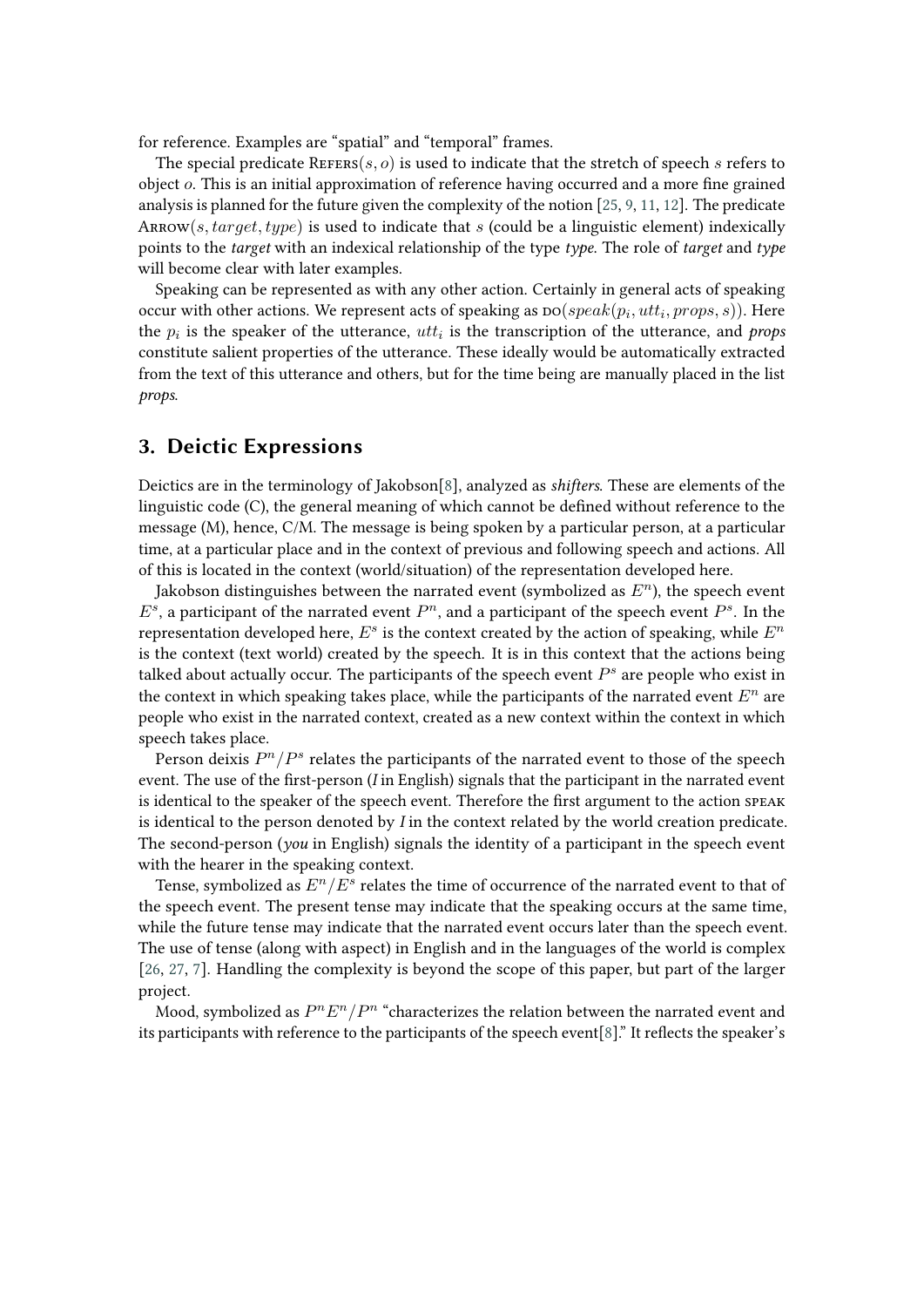view of the action in the narrated event. This is captured in the representation developed here by the different first arguments to the predicate CONTEXTCREATION( $t, c_1, c_2$ ).

There is also *place deixis* [\[26,](#page-8-5) [27,](#page-8-6) [28\]](#page-8-7) that situates an entity in the event of narration spatially with respect to the event of speaking. Examples from English are *here*, or *there*. Background knowledge is needed to calibrate the nature of the space. For example, *there* can refer to the table in view or to some place thousands of miles away. Through the interpretation of deictic expressions, the context is constructed. Examples are found in the following sections.

Deictics combine both a referential and an indexical function [\[9,](#page-7-8) [11,](#page-7-10) [12\]](#page-7-11). There is always an index[\[21\]](#page-8-0) to the center (Bühler's *origo* [\[29\]](#page-8-8)) of the speech event. Then the reference may be to a place or object proximal to the center (e.g., *here* or *this*) or distal to the center (e.g., *there* or *that*). The reference depends on the index. This is illustrated in the next section.

# <span id="page-3-0"></span>**4. Egocentric View**

If the utterance below is said by a detective investigating a crime scene, the interpretation of *here* is in the very place where the speaker is, or alternatively if the speaker is pointing or glancing towards a place nearby.

> $\text{DO}(\text{SPEAK}(a,utt_1, [S, here_{15}]), s))$  $utt_1 = He$  was stabbed right here

In *props* S represents the characterization of the utterance as a statement and  $here_{15}$  is a segmented piece of the utterance (the 5th word). We have:

 $IST(c, \text{ARRow}(here_{15}, loc, e))$  IST $(c, \text{REFERENCES}(here_{15}, o))$  IST $(c, \text{Proximal}(loc, o))$ 

where  $c = \text{po}(\text{sp}\text{EAK}(a, utt_1, [S, here_{15}])s)$ ) The e in Arrow( $here_{15}, loc, e$ ) stands for egocentric, a default pointing to the current location of the speaker.

In response to a question about where someone's coffee cup is located, in the following *there* refers to a place some distance from the speaker, perhaps being "pointed to " either literally through a pointing action or through a glance.

$$
DO(SPEAK(a, utt2, [A, there25], s))
$$
  

$$
utt2 = It is right over there
$$

In *props* A represents the characterization of the utterance as an answer to a question and  $here_{25}$  is a segmented piece of the utterance (the 5th word). Now, we have:

 $IST(c, \text{ARRow}(there_{25}, loc, ego))$   $IST(c, \text{REFERENCES}(there_{25}, o))$   $IST(c, \text{DISTAL}(loc, o))$ 

where  $c = \text{DO}(\text{SPEAK}(a, utt_2, [S, there_{25}], s))$ 

#### <span id="page-3-1"></span>**5. Narrative Example**

Here is the first part of an example based on one used by Werth[\[7\]](#page-7-6).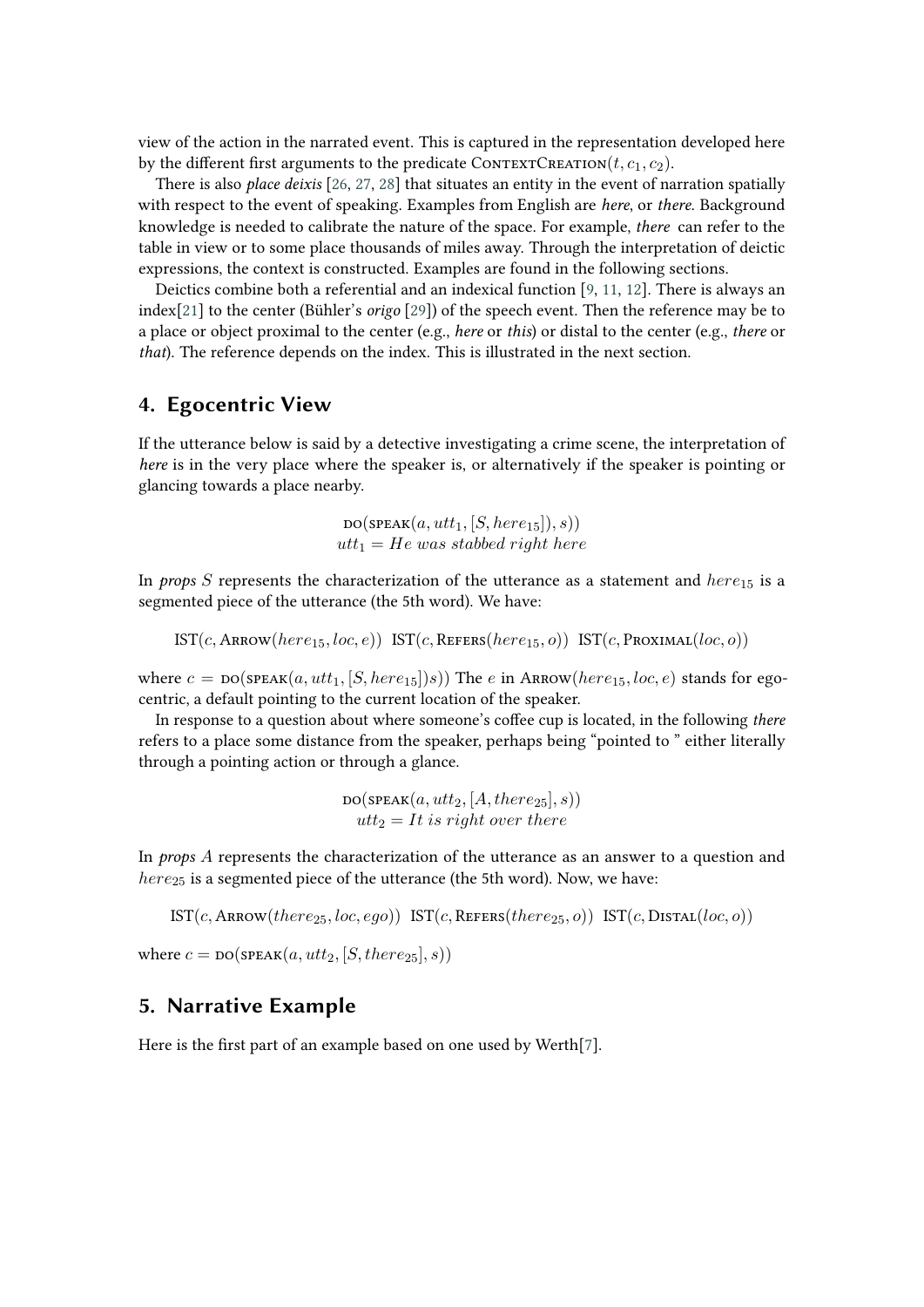I read in today's Guardian, over there on the table, an interesting story. A Naples man who kept cocaine in his mother's tomb was arrested yesterday by drug agents posing as cemetery workers, police said.

Let  $s_1$  represent the first sentence from the above account,  $s_2$  the second sentence, and  $s_3$  the third sentence.

The term  $c_0$  is used to denote the initial context. This is the context of what Werth [\[6,](#page-7-5) [7\]](#page-7-6) calls the *discourse world*. The speaker says the above paragraph. Assume that the speaker is  $P_1$ , then in the discourse world the result of the speaking of the first sentence is the context  $\text{DO}(SPEAK(P_1, S_1, props), c_0)$ , the context resulting from the second sentence is  $\text{DO}(\text{SPEAK}(P_1, S_2, \text{props}), \text{DO}(\text{SPEAK}(P_1, S_1, \text{props}), C_0))$ , and so on.

A number of things are asserted within context  $c_0$ . [Not all are given here.]

 $\mathrm{IST}(\mathrm{c}_0,\mathrm{Exists}(\mathrm{obj}_1) \wedge \mathrm{Newspaper}(\mathrm{obj}_1))$  $\mathrm{IST}(\mathrm{c}_0,\mathrm{Exists}(\mathrm{obj}_2) \wedge \mathrm{Table}(\mathrm{obj}_2))$ 

There is an initial reference to the newspaper and the table. So, we have

 $IST($ DO(SPEAK(P<sub>1</sub>, S<sub>1</sub>, [*S*, *there*<sub>17</sub>, *table*<sub>1,10</sub>, *Guardian*<sub>1,4</sub>]), c<sub>0</sub>),  $\text{ARRow}(there_{17}, loc, e) \wedge \text{DISTAL}(loc, o) \wedge \text{REFERENCES}(there_{17}, o) \wedge$  $\texttt{References}(table_{1,0}, \texttt{obj}_2) \wedge \texttt{Location}(\texttt{obj}_2, o) \wedge$  $\mathsf{References}(Guardian_{1,4}, \mathsf{obj}_1) \wedge \mathsf{Location}(\mathsf{obj}_1, o) \wedge \mathsf{On}(\mathsf{obj}_1, \mathsf{obj}_2)).$ 

The speaking of the sentence has created what Werth [\[6,](#page-7-5) [7\]](#page-7-6) calls a *text world* where the reading action takes place. This is a new context. So, we have

```
CONTEXTCREATION("narrative", DO(SPEAK(p_1, s_1, props), c_0), c_1)
```
indicating that there is a new context created in  $\text{do}(\text{SPEAK}(P_1, S_1), C_0)$  through the process of narration and that context is denoted by  $c_1$ . Additionally, because past tense was used, we indicate that  $\text{TIME}(c_1) < \text{TIME}(\text{DO}(speak(r_1, s_1), c_0))$ . Since, the act of reading occurred within this text world, there is a new context  $\text{do}(\text{READ}(P_1, \text{obj}_1), c_1)$ .

Within the text world describing the act of saying another text world is established. This is the text world where the police announced the crime and the arrest. We have

 $\text{ContrextCreation}("narrative", \text{do}(\text{read}(P_1, \text{obj}_1), c_1), c_2)$ 

indicating that there is a new context created in  $\text{do}(\text{READ}(P_1, \text{OBJ}_1), c_1)$  and that context is denoted by c<sub>2</sub>. Additionally, because past tense was used, the relation  $\text{time}(c_2) < \text{time}(c_1)$  is added. It is necessary to specify in  $c_2$ :

IST( $c_2$ , Exists( $p_5$ ) ∧ Police( $p_5$ ))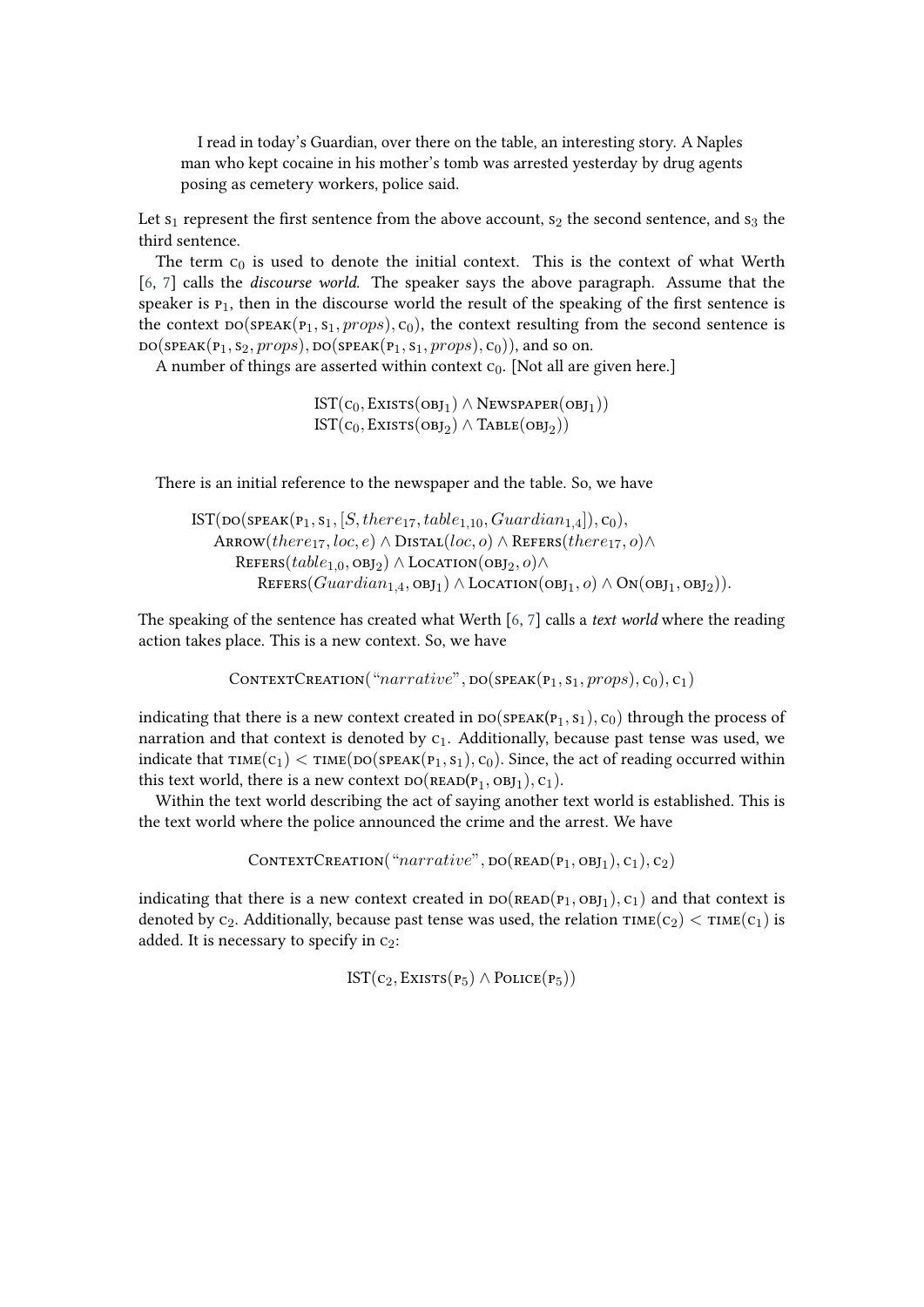### <span id="page-5-0"></span>**6. Conversational Example**

Consider the example [\[30,](#page-8-9) [31\]](#page-8-10) of a recorded, transcribed, and analyzed conversation between two students at the University of Chicago. It was recorded in a laboratory [\[32\]](#page-8-11) but seems to be very natural. As is usually the case, there is considerable overlap in the speaking turns of the two participants called Student A and Student B. The situation calculus can represent overlapping actions, but for simplicity this is not represented here.

In the literature on conversation analysis [\[13,](#page-7-12) [26\]](#page-8-5) contains a rich set of distinctions as to the type of utterance (first-pair part) that is expected to precede the next utterance (second-pair part). Here, we consider the limited set of questions being followed by answers. An extended set of pairs in this framework is considered in [\[33\]](#page-8-12).

Prior to the conversation given here there was a mention of speaker B having been in Iowa before. Hence, we have the indexical invocation of a frame[\[34,](#page-8-13) [24\]](#page-8-3) in particular a map of the US and the location of cities and universities. Hence the interpretation of place deictics is with regard to this map as opposed to the default egocentric view. This map is part of the commonsense knowledge of all people connected with universities in some way. With regard to the situation calculus implementation, it is assumed that the map has been specified using sentences of logic. Since the map does not change, the symbols specifying the map are not fluents.

| DO(                                           |                                                                               |
|-----------------------------------------------|-------------------------------------------------------------------------------|
| speak(a, utt <sub>1</sub> , [Q])              | $utt_1 = Hu^2$ <i>uth</i> An' how do you <sub>i</sub> like                    |
|                                               | <i>Chicago compared</i> [to $\emptyset$ ]                                     |
| $\langle speak(b,utt_2, [there_{21}])\rangle$ | $utt2 = there$                                                                |
| $speak(a, utt3, [Q, there36]$                 | $utt_3 = did you_i go to school there or uh, [wa]$                            |
| $speak(b, utt4, [A, there_{46}])$             | $utt_4 = [I]$ did go to school there                                          |
| $speak(b, utt_5, [A, here_{55}])$             | $utt_5 = I$ went to school hére álso [úm]                                     |
| $speak(a, utt_6, props)$                      | $utt_6 = [\acute{o}h], h\acute{u}h$                                           |
| $speak(b, utt_7, props)$                      | $utt_7 = um so I_i came back kind of$                                         |
| speak(b, utts, props)                         | $utts = I_i$ was                                                              |
| speak(a, utt <sub>9</sub> , props)            | $utt_9 = [\acute{o}h], h\acute{u}h$                                           |
| $\{speak(a, utt_{10}, [Q, here_{10.6}])\}$    | $utt_{10} = An'$ you <sub>i</sub> went to undergraduate $\emptyset$ , here or |
| $speak(b,utt_{11}, [A])$                      | $utt_{11} = \emptyset$ in Chicago át, huh Loyola                              |
| $speak(a, utt_{12}, [Com])$                   | $utt_{12} = \delta h$ <i>oh I'm an old Jesuit boy myself<sub>i</sub></i> ,    |
|                                               | [unforwardly]                                                                 |
| $speak(b,utt_{13}, [Q])$                      | $utt_{13} = Oh$ are $ya_j$ Where'd you go                                     |
| $speak(a, utt_{14}, [A])$                     | $utt_{14} = George town, down in Washington$                                  |
| $\vert, s)$                                   |                                                                               |

Many details of the specification of this example can not be included. Note that in terms of conversational actions, the first question posed by Student A takes place over three utterances and one of those is a contribution of Speaker B. Hence, something like ARROW $(utt_1 + utt_2 +$  $utt_3, \text{ST}, Q$  is needed to represent that these three utterances together indexically point to the current situation, setting up the expectation that this question will be followed by an answer. The axiomatization needs to ensure that the Arrow relation persists until there is a matching indexical pointing of an answer. This comes with  $\text{ARRow}(utt_4 + utt_5 + utt_7, \text{ST}, A)$ . Since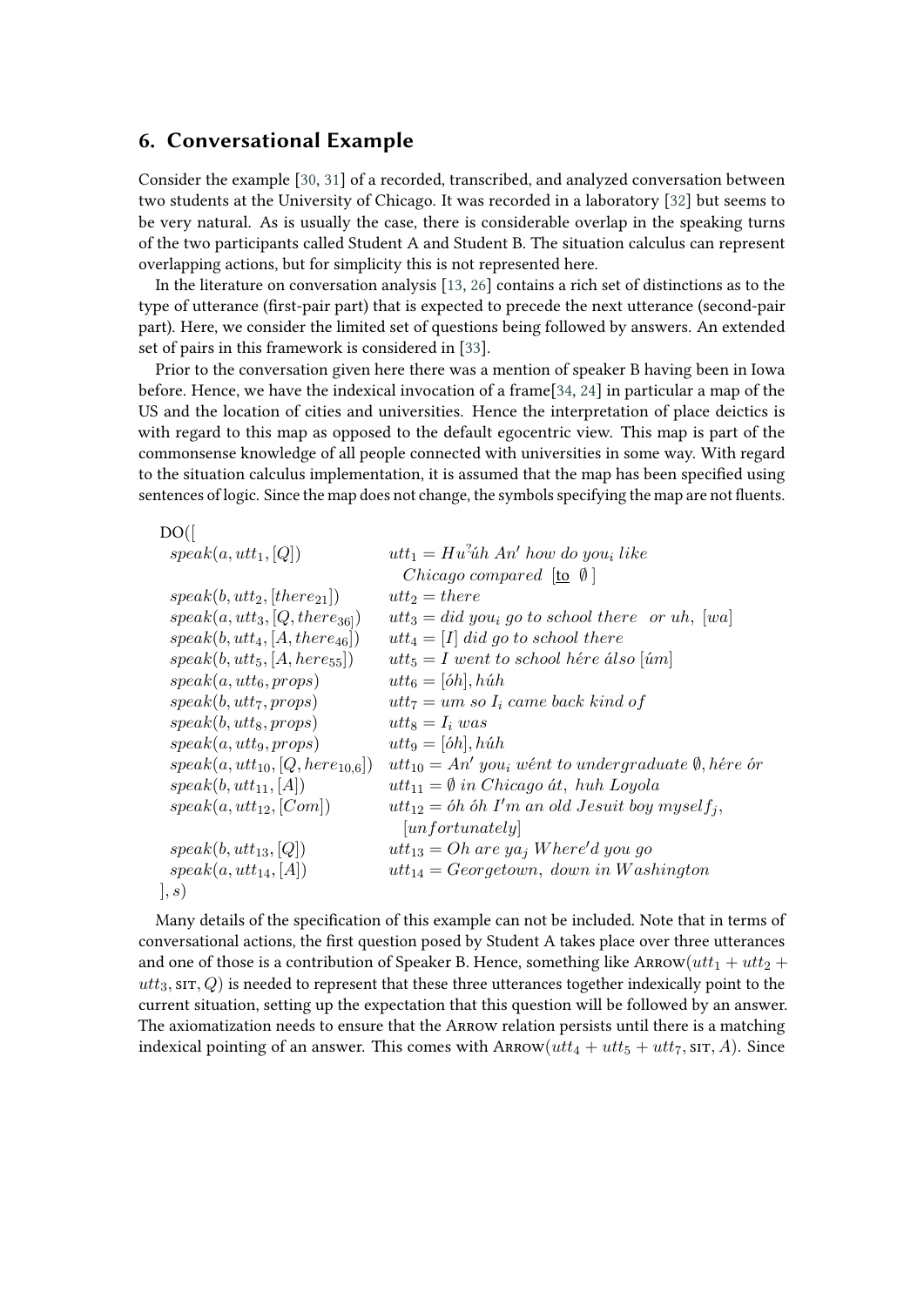these two match, the two Arrow relations do not need to persist into future situations. The expectation of an answer has been met.

Again with utterance 10 and 11 we have the same relationship in that ARROW $(utt_{10}, \text{ST}, Q)$ sets up the expectation that this question will be followed by an answer. Utterance 11 gives the answer and establishes the relation ARROW( $utt_{11}$ , SIT, A). At this point the expectation is met and the axiomatization needs to ensure that the two Arrow relations are matched and therefore do not persist. And then again (B begins to ask questions) we have ARROW $(utt_{13}, \text{STT}, Q)$  setting up an expectation that is matched by ARROW $(utt_{14}, \text{STT}, Q)$ 

The relationship between conversational actions form a framework within which the deictics of space (and also time) are interpreted. Note that here the referents of the deictics *here* and *there* are not the immediate location but rather the location expressed on a map of the US with cities and universities (due to the initial invocation of the frame) in these locations<sup>[1](#page-6-1)</sup>. The subscript  $m$ is used for the map.

We see that (in athe appropriate situation)

 $\text{ARRow}(there_{21}, loc, m) \wedge \text{References}(there_{21}, Iowa_m) \wedge \text{DISTAL}(loc, iowa_m)$ 

all hold. Note that the indexical pointing to the speaker's current location is mediated by the map m and therefore the deictic refers to an element of the map. The meaning of there<sub>46</sub> is handled similarly. But note that in the situation resulting from  $utt_5$  we have

 $\text{ARRow}(here_{55}, loc, m) \wedge \text{References}(here_{55}, Chicago_m) \wedge \text{Proximal}(loc, Chicago_m)$ 

Later in utterance 10 there is some ambiguity as to whether  $here<sub>10.6</sub>$  denotes the map of universities or cities. This ambiguity is cleared up in utterance 11, but continues into utterance 14 and utterance 15. This sort of ambiguity among related frames is subtle and is not yet incorporated into this framework.

# <span id="page-6-0"></span>**7. Conclusion**

This paper has proposed a preliminary combination of the situation calculus (used for representing and reasoning about actions in AI) and notions of linguistic context and indexicality from the linguistic, philosophical, sociological, and anthropological literature. Several different modes of indexicality have been covered: the egocentric indexicality needed in ordinary deictic reference, reference into embedded worlds, the conversational action that sets up an expectation that it will be followed by an action of the appropriate pair-part and the indexicality needed so that deictic reference is transposed onto a frame (e.g., a map of cities and universities).

For the future, the adaptation of reasoning methods from the situation calculus to this context as well is important. Additionally, (although difficult) the hope is to develop methods to automatically translate written texts into the situation calculus representation.

<span id="page-6-1"></span><sup>&</sup>lt;sup>1</sup>This phenomena of the wide range of possibilities for naming locations has been noted by Schegloff [\[35\]](#page-8-14).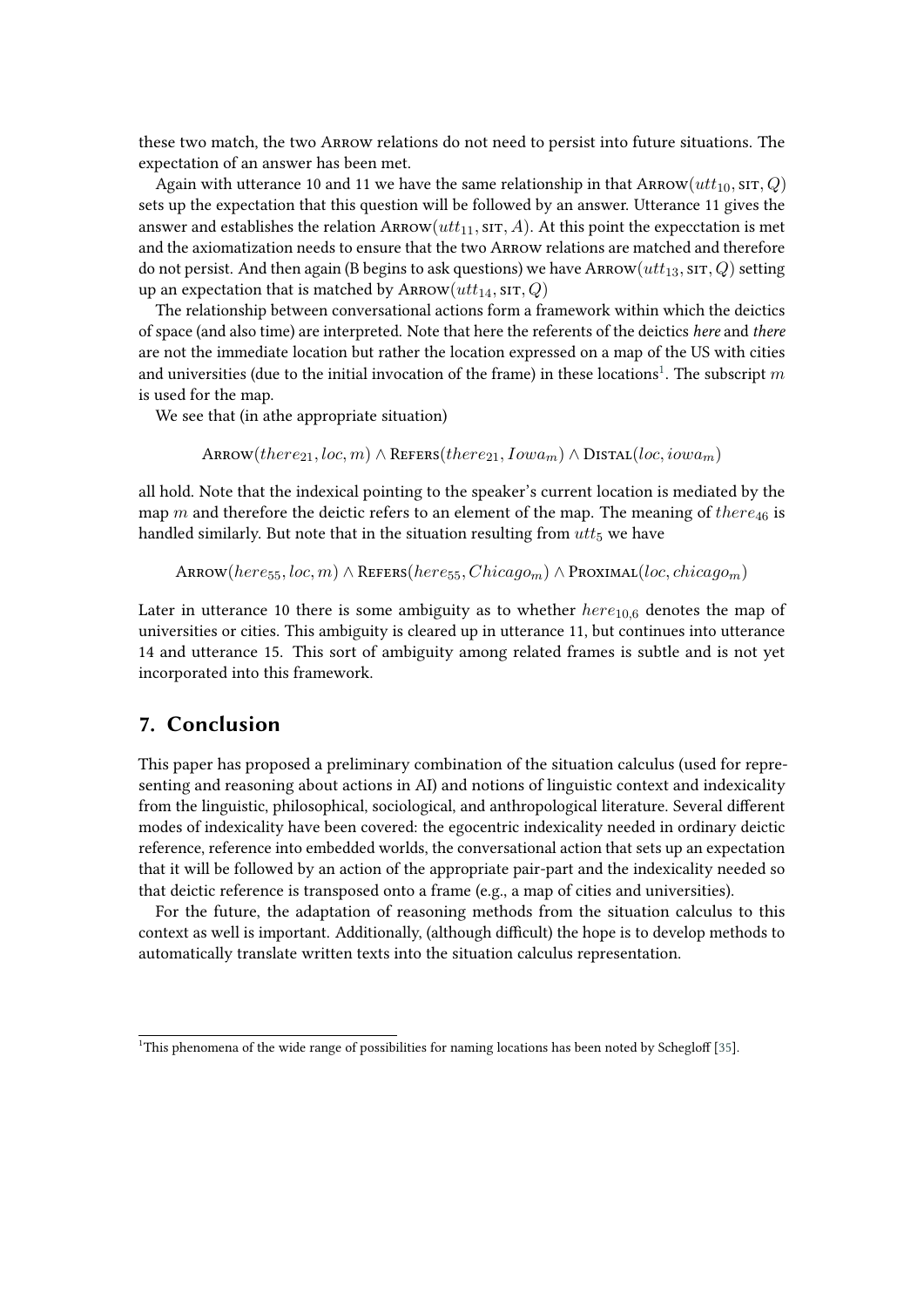# **References**

- <span id="page-7-0"></span>[1] J. McCarthy, S. Buvač, Formalizing contexts (expanded notes), in: Computing Natural Language, Center for the Study of Language and Information, Stanford, California, 1998, pp. 13–50.
- <span id="page-7-1"></span>[2] Y. Shoham, Varieties of context, in: V. Lifschitz (Ed.), Artificial Intelligence and Mathematical Theory of Computation, 1991, pp. 393–407.
- <span id="page-7-2"></span>[3] J. McCarthy, Programs with common sense, in: M. Minsky (Ed.), Semantic Information Processing, The MIT Press, 1968, pp. 403–418.
- <span id="page-7-3"></span>[4] J. McCarthy, P. Hayes, Some philosophical problems from the standpoint of artificial intelligence, in: B. Meltzer, D. Michie (Eds.), Machine Intelligence 4, Edinburgh University Press, Edinburgh, UK, 1969, pp. 463–502.
- <span id="page-7-4"></span>[5] R. Reiter, Knowledge in Action: Logical Foundations for Specifying and Implementing Dynamical Systems, The MIT Press, Cambridge, Massachusetts, 2001.
- <span id="page-7-5"></span>[6] P. Werth, How to build a world, in: New Essays in Deixis, Rodolphi, Amsterdam-Atlanta, 1995.
- <span id="page-7-6"></span>[7] P. Werth, TEXT WORLDS: Representing Conceptual Space in Discourse, Longman, Harlow, Essex, 1999.
- <span id="page-7-7"></span>[8] R. Jakobson, On Language, Harvard University Press, Cambridge, Massachusetts, 1990.
- <span id="page-7-8"></span>[9] M. Silverstein, Shifters, linguistic categories, and cultural description, in: Meaning in Anthropology, University of New Mexico Press, Albuquerque, New Mexico, 1976, pp. 11–55.
- <span id="page-7-9"></span>[10] M. Silverstein, The three faces of "function": preliminaries to a psycholog y of language, in: M. Hickmann (Ed.), Socal and Functional Approaches to Language and Thought, Academic Press, Orlando, 1987, pp. 17–38.
- <span id="page-7-10"></span>[11] M. Silverstein, The indeterminacy of contextualization: When is enough enough?, in: P. Auer, A. DiLuzio (Eds.), The Contextualization of language, John Benjamins, Amsterdam, 1992, pp. 55–76.
- <span id="page-7-11"></span>[12] M. Silverstein, Indexical order and the dialectics of social life, Language & Communication 23 (2003) 193–229.
- <span id="page-7-12"></span>[13] E. A. Schegloff, Sequence Organization in Interaction: A Primer in Conversation Analysis, Cambridge University Press, Cambridge, England, 2007.
- <span id="page-7-13"></span>[14] J. Sidnell, Conversation Analysis: An Introduction, Wiley-Blackwell, Chichester, England, 2010.
- <span id="page-7-14"></span>[15] E. Schegloff, H. Sacks, Opening up closings, Semiotica 8 (1973) 289–327.
- <span id="page-7-15"></span>[16] M. Silverstein, The dialectics of indexical semiosis: scaling up and out from the "actual'" to the "virtual", International Journal of the Sociology of Language 2021 (2021) 193–229.
- <span id="page-7-16"></span>[17] E. Goffman, Forms of Talk, University of Pennsylvania Press, Philadelphia, PA, 1981.
- <span id="page-7-17"></span>[18] E. Goffman, The interaction order: Americansociaological association, 1982 presidential address, American Sociological Review 48 (1983) 1–17.
- <span id="page-7-18"></span>[19] E. Goffman, Frame Analysis: An Essay on the organization of experience, Harvard University Press, Cambridge, MA, 1974.
- <span id="page-7-19"></span>[20] R. Scherl, Towards a formal model of the deictically constructed context of narratives, in: H. Christiansen, I. Stojanovic, G. Papadopoulos (Eds.), Proceedings of CONTEXT 2015,